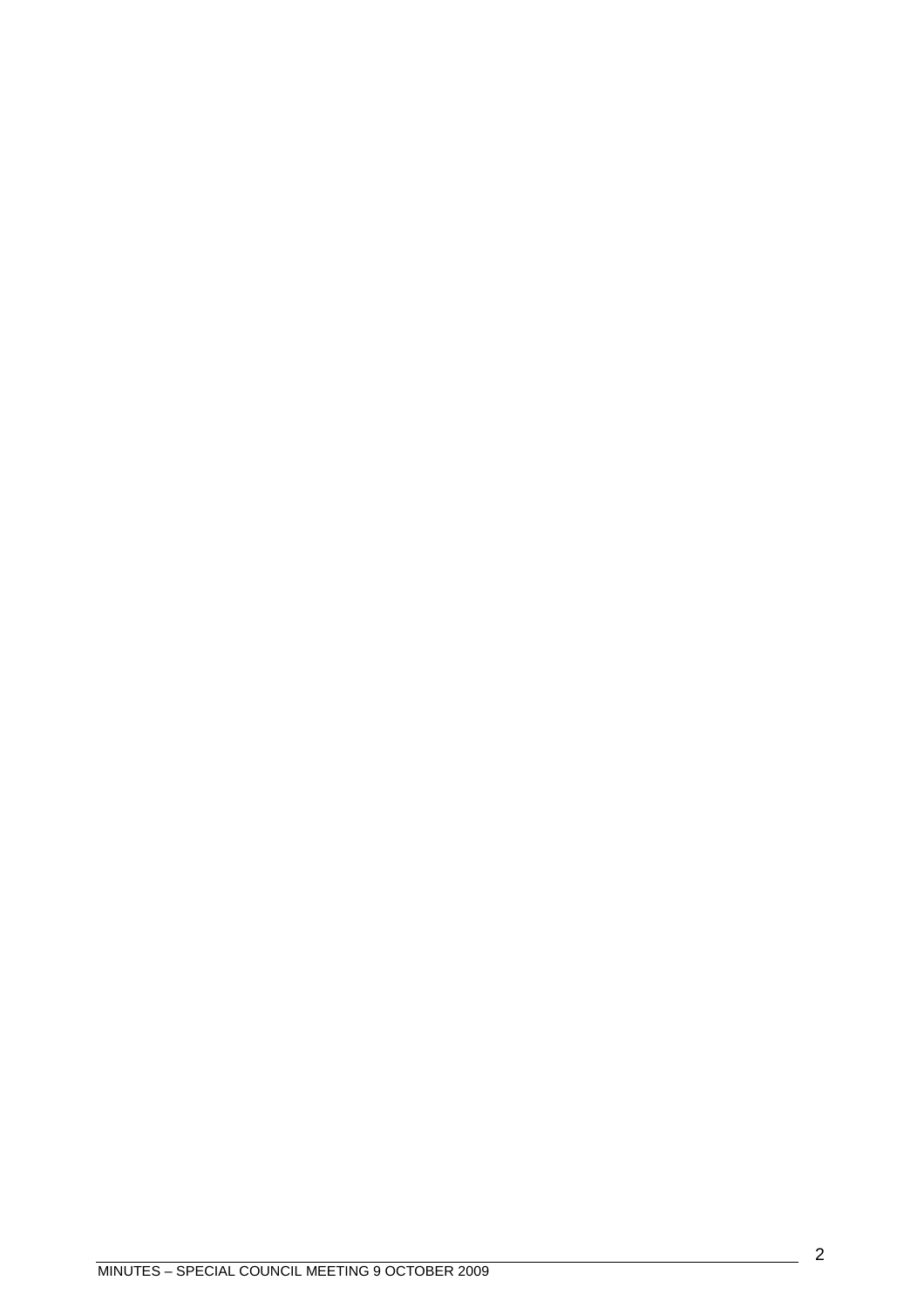#### **SHIRE OF YORK**

### **DISCLAIMER**

No responsibility whatsoever is implied or accepted by the Shire of York for any act, omission or statement or intimation occurring during Council meetings.

The Shire of York disclaims any liability for any loss whatsoever and howsoever caused arising out of reliance by any person or legal entity on any such act, omission or statement or intimation occurring during Council meetings.

Any person or legal entity who acts or fails to act in reliance upon any statement, act or omission made in a Council meeting does so at that person's or legal entity's own risk.

In particular and without derogating in any way from the broad disclaimer above, in any discussion regarding any planning application or application for a license, any statement or intimation of approval made by any member or Officer of the Shire of York during the course of any meeting is not intended to be and is not taken as notice of approval from the Shire of York.

The Shire of York notifies that anyone who has any application lodged with the Shire of York must obtain and should only rely on WRITTEN CONFIRMATION of the outcome of the application, and any conditions attaching to the decision made by the Shire of York in respect of the application.

RAY HOOPER CHIEF EXECUTIVE OFFICER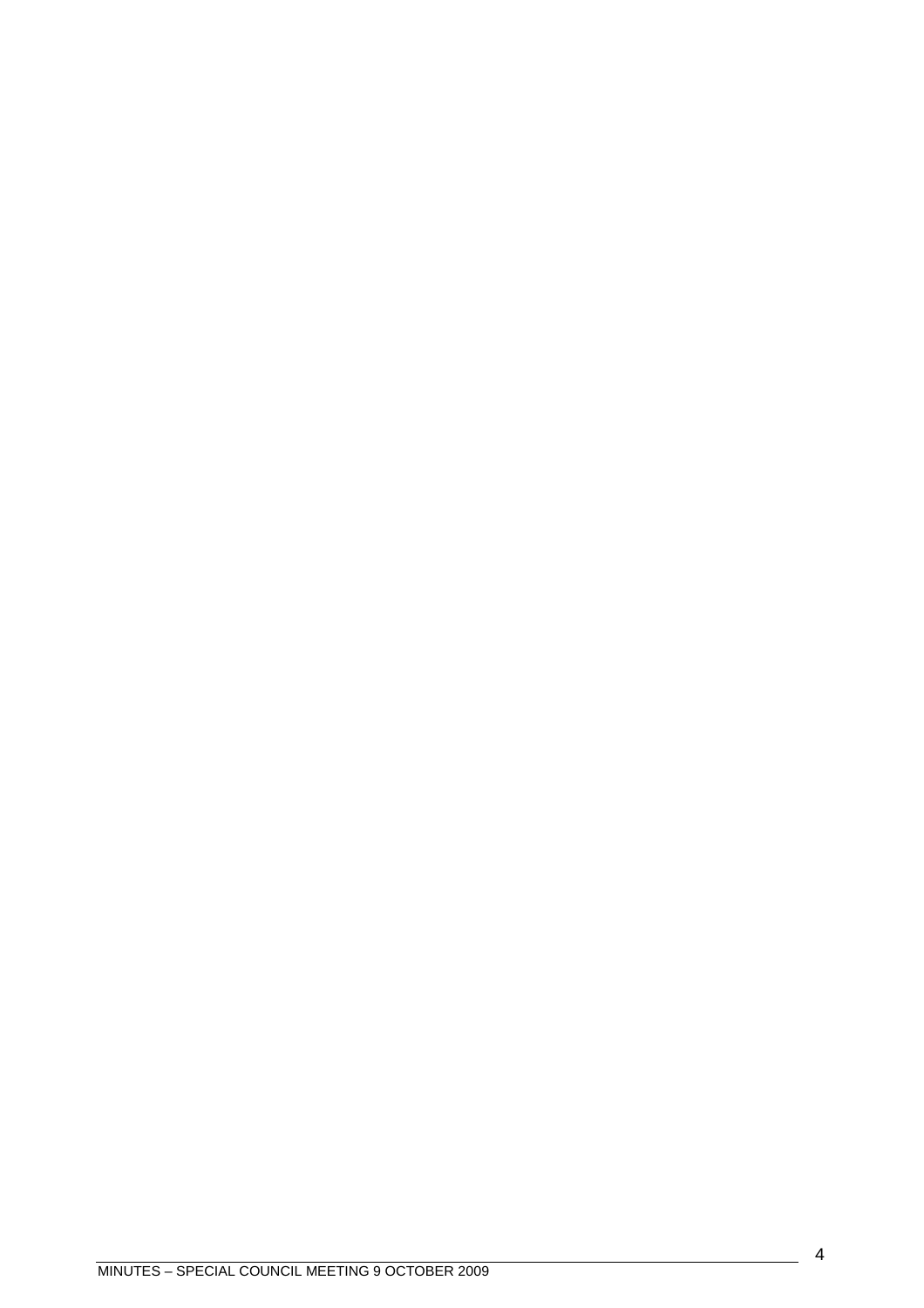### **Table of Contents**

|     | 1.1                                                      |  |
|-----|----------------------------------------------------------|--|
|     | 1.2                                                      |  |
|     | 1.3                                                      |  |
|     | 1.4                                                      |  |
|     |                                                          |  |
| 2.1 |                                                          |  |
| 2.2 |                                                          |  |
|     | 2.3                                                      |  |
|     | 2.4                                                      |  |
| 2.5 |                                                          |  |
| 3.  | RESPONSE TO PREVIOUS PUBLIC QUESTIONS TAKEN ON NOTICE  8 |  |
| 4.  |                                                          |  |
|     |                                                          |  |
| 5.  |                                                          |  |
| 6.  |                                                          |  |
| 7.  |                                                          |  |
| 8.  | ANNOUNCEMENTS BY PRESIDING MEMBER WITHOUT DISCUSSION 8   |  |
| 9.  |                                                          |  |
|     |                                                          |  |
|     | 9.2                                                      |  |
|     | 9.2.1                                                    |  |
|     | 9.3                                                      |  |
|     | 9.4                                                      |  |
|     | 9.5                                                      |  |
|     |                                                          |  |
|     |                                                          |  |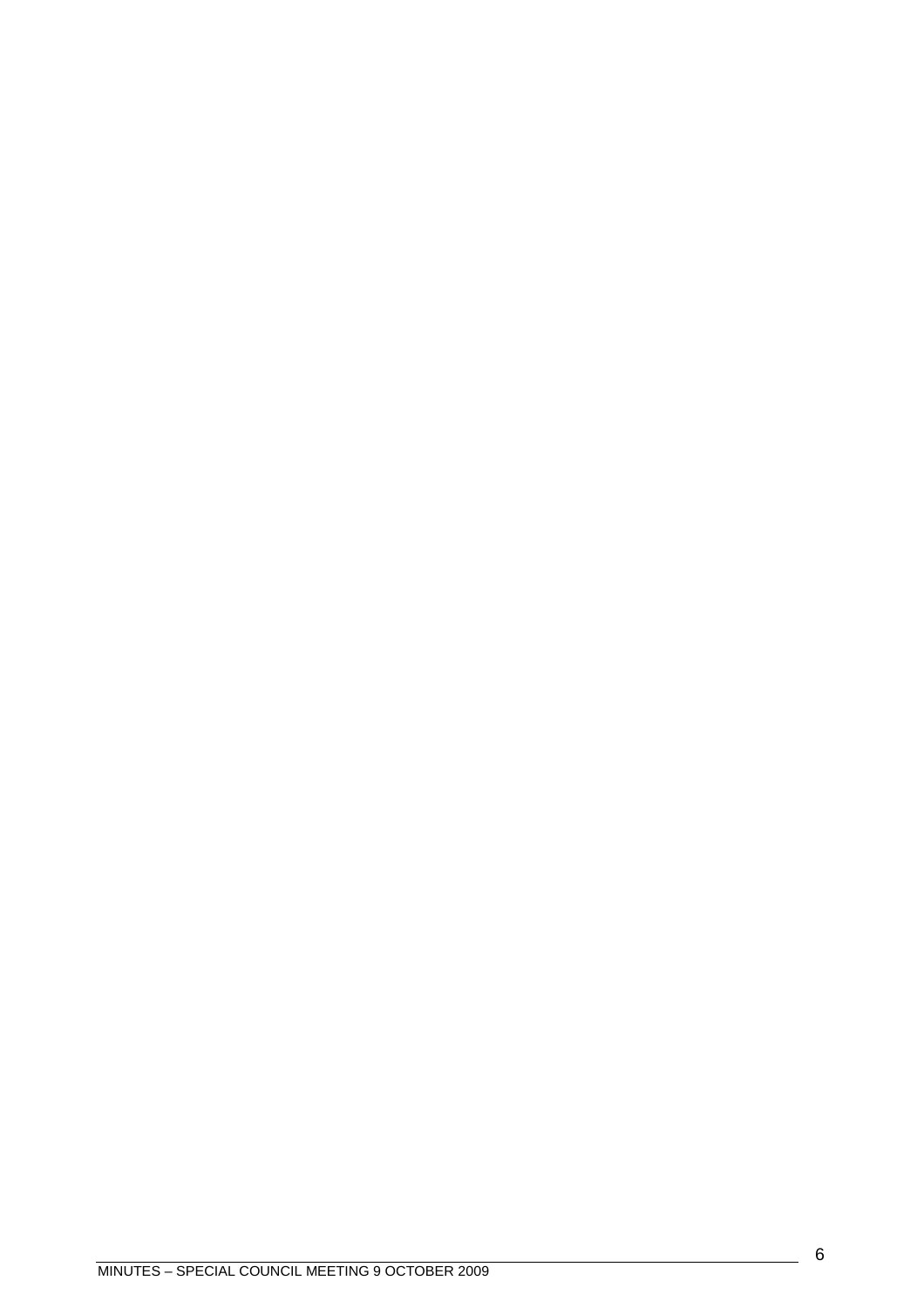

### SHIRE OF YORK

#### THE SPECIAL MEETING OF THE COUNCIL HELD ON FRIDAY 9 OCTOBER 2009 COMMENCING AT 3.06PM IN THE LESSER HALL, YORK.

#### <span id="page-6-0"></span>**1. OPENING**

- <span id="page-6-1"></span>1.1 Declaration of Opening *The Shire President, Cr Pat Hooper, welcomed all in attendance and declared the meeting open at 3.06pm.*
- <span id="page-6-2"></span>1.2 The Shire President noted the Shire of York disclaimer
- <span id="page-6-3"></span>1.3 Announcement of Visitors *Nil*
- <span id="page-6-4"></span>1.4 Announcement of any Declared Financial Interests *Nil*

#### <span id="page-6-5"></span>**2. ATTENDANCE**

#### <span id="page-6-6"></span>2.1 Members *Cr Pat Hooper (Shire President), Cr Brian Lawrance (Deputy Shire President), Cr Tony Boyle, Cr Ashley Fisher, Cr Tricia Walters.*

#### <span id="page-6-7"></span>2.2 Staff *Ray Hooper (CEO), Graham Stanley (DCEO), Gail Maziuk (Finance), Nicole McNamara (DSO), Mark Burgess (Works).*

- <span id="page-6-8"></span>2.3 Apologies *Cr Trevor Randell.*
- <span id="page-6-9"></span>2.4 Leave of Absence Previously Approved *Nil*
- <span id="page-6-10"></span>2.5 Number of People in Gallery at Commencement of Meeting *Nil*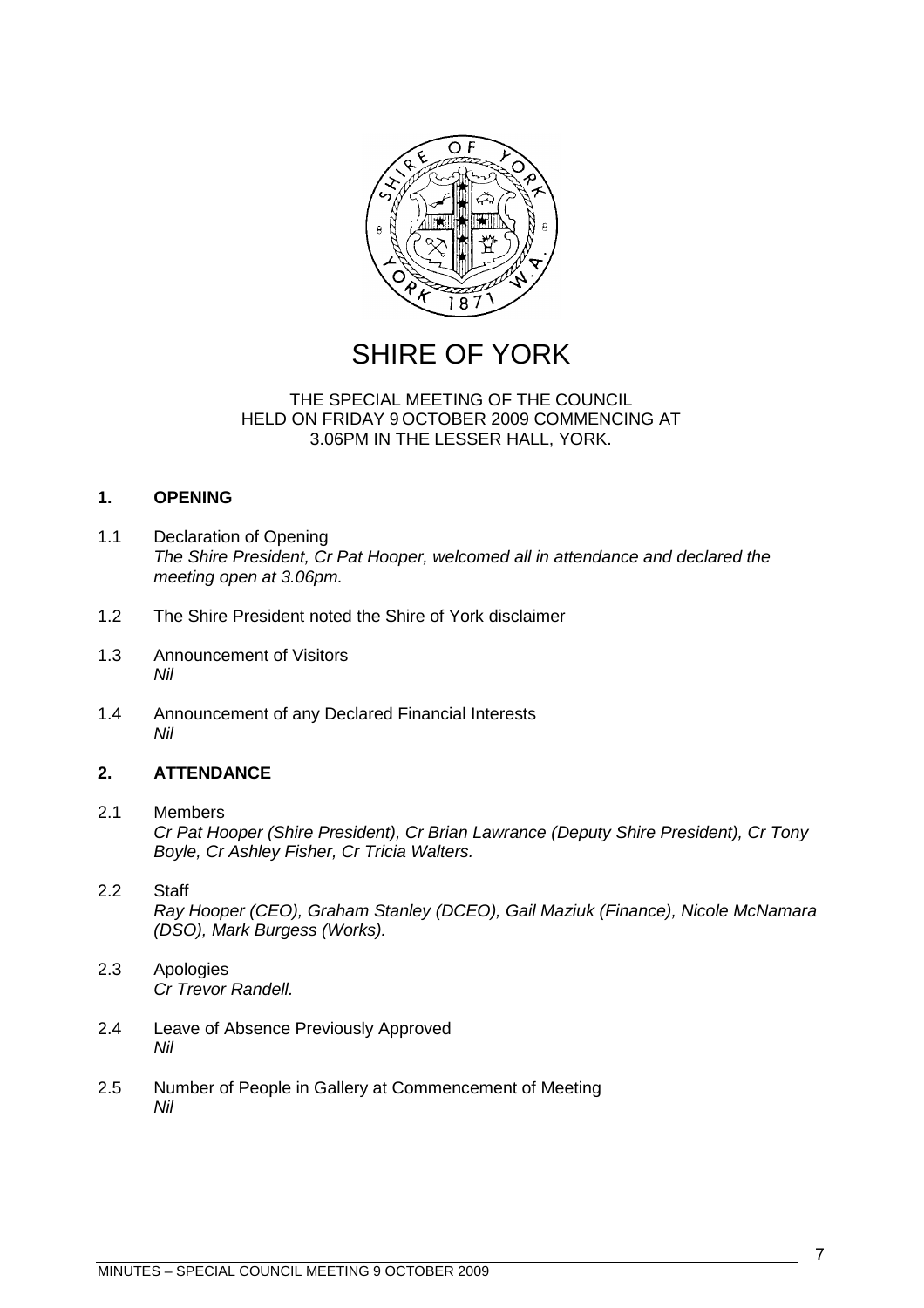- <span id="page-7-0"></span>**3. RESPONSE TO PREVIOUS PUBLIC QUESTIONS TAKEN ON NOTICE** *Nil*
- <span id="page-7-1"></span>**4. PUBLIC QUESTION TIME** *Nil*
- <span id="page-7-2"></span>**5. APPLICATIONS FOR LEAVE OF ABSENCE** *Nil*
- <span id="page-7-3"></span>**6. PETITIONS / PRESENTATIONS / DEPUTATIONS** *Nil*
- <span id="page-7-4"></span>**7. CONFIRMATION OF MINUTES OF PREVIOUS MEETING** *Nil*
- <span id="page-7-5"></span>**8. ANNOUNCEMENTS BY PRESIDING MEMBER WITHOUT DISCUSSION** *Nil*
- <span id="page-7-6"></span>**9. OFFICER'S REPORTS**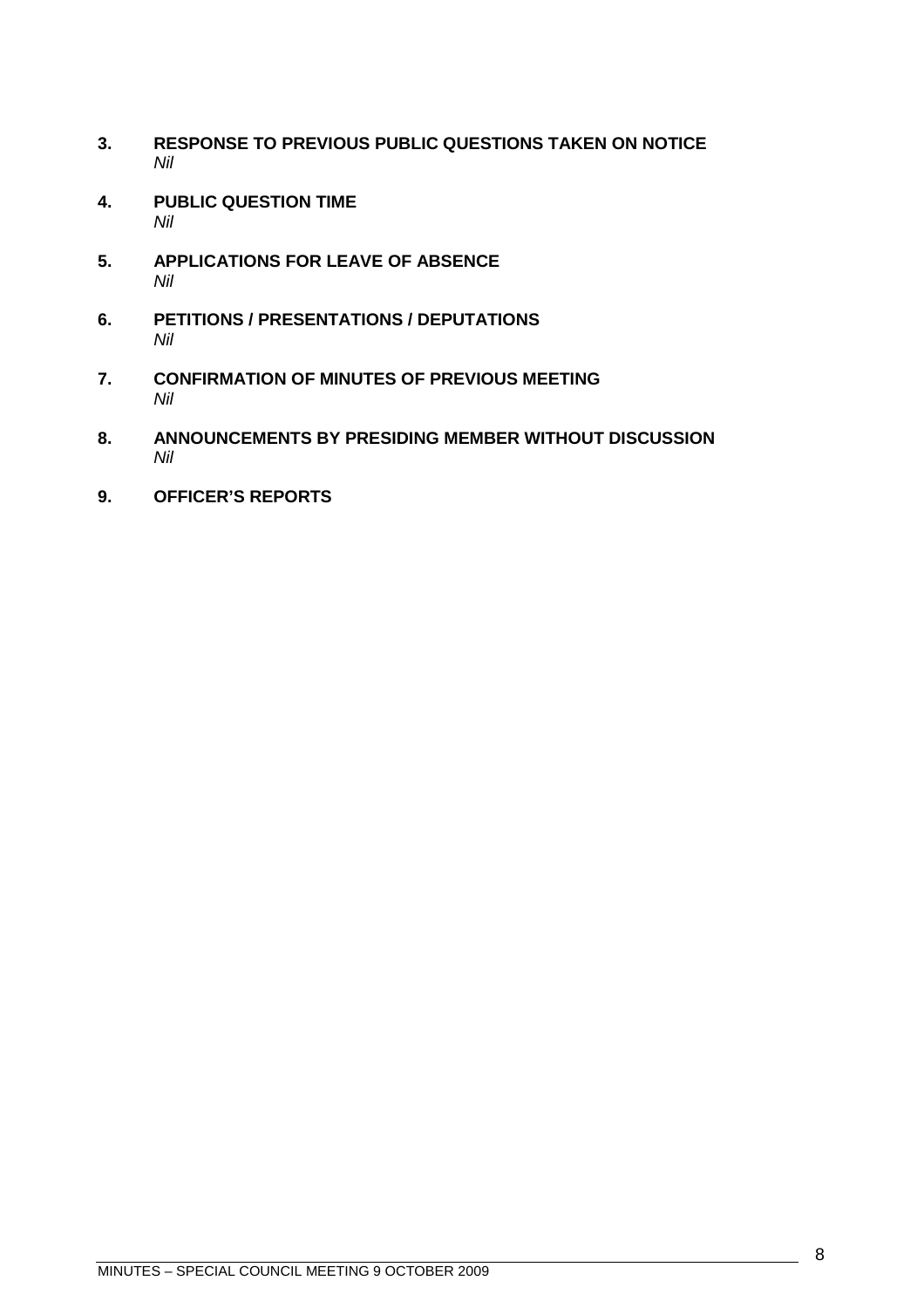# <span id="page-8-0"></span>**9.1 Development Services**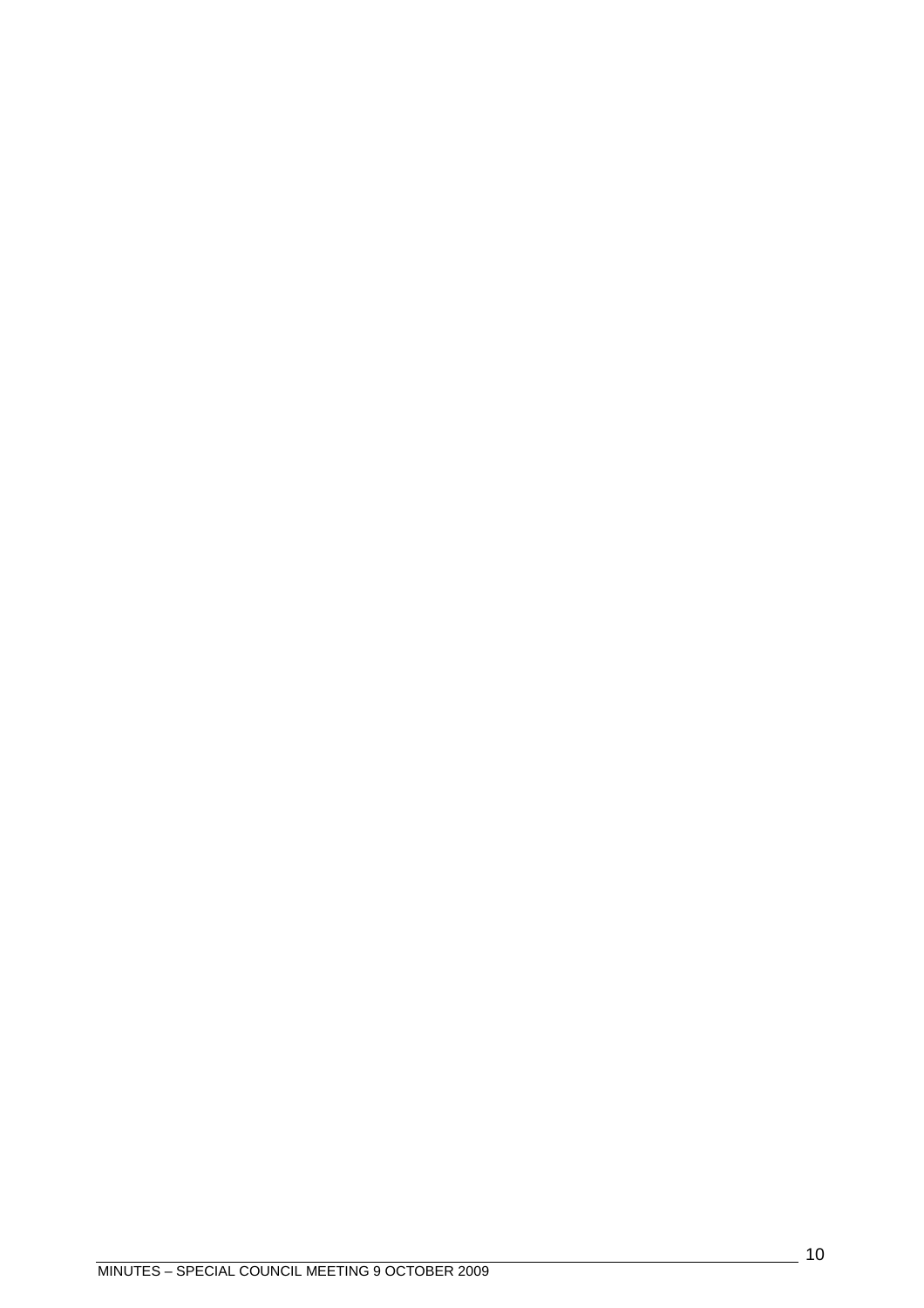# <span id="page-10-0"></span>**9.2 Administration Reports**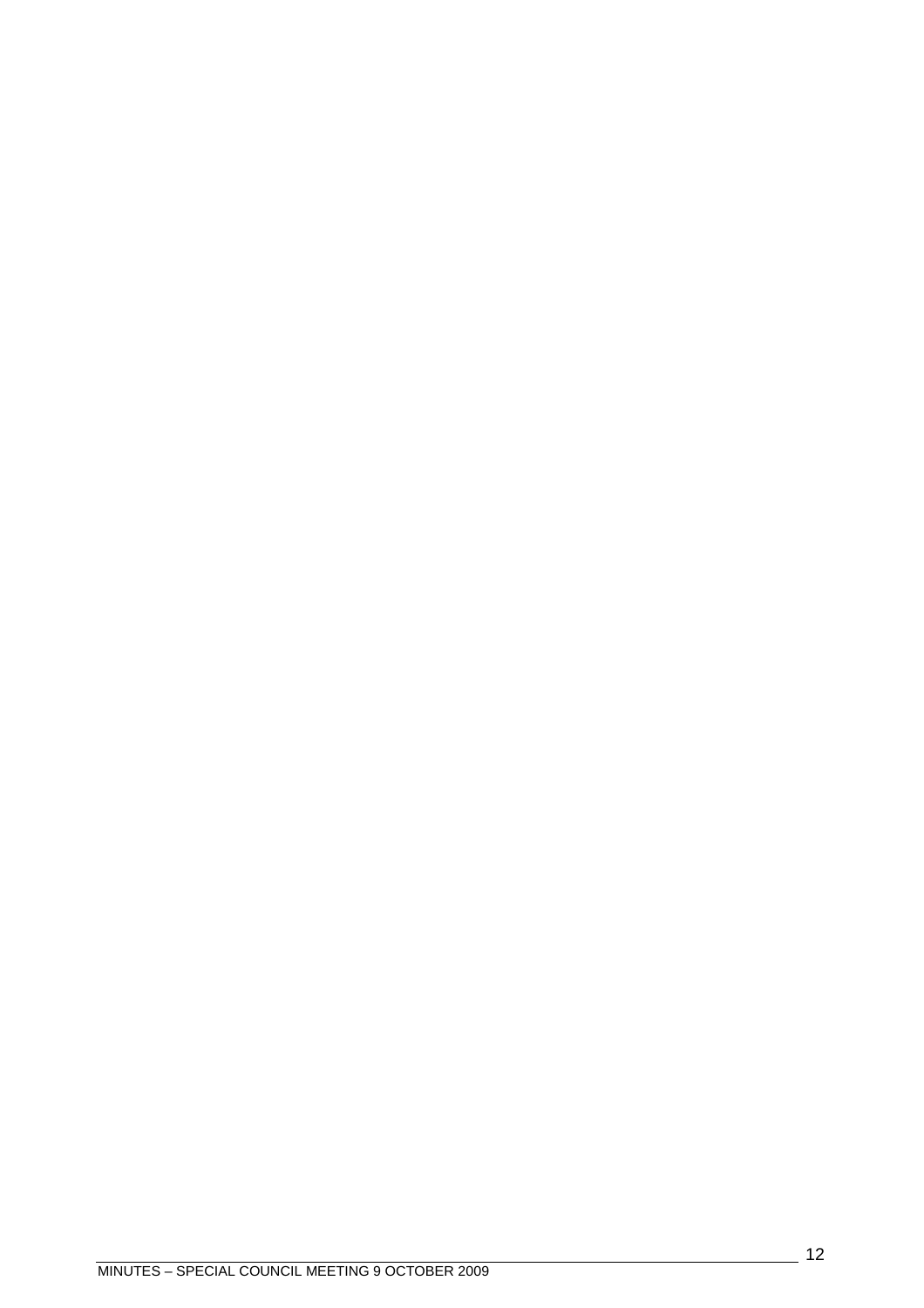#### **9. OFFICER'S REPORTS**

#### <span id="page-12-0"></span>**9.2 ADMINISTRATION REPORTS**

**9.2.1 Tenders – Oval Redevelopment Project**

| <b>FILE NO:</b>                | CCP.7                     |
|--------------------------------|---------------------------|
| <b>COUNCIL DATE:</b>           | 9 October 2009            |
| <b>REPORT DATE:</b>            | 7 October 2009            |
| <b>LOCATION/ADDRESS:</b>       | <b>South Street, York</b> |
| <b>APPLICANT:</b>              | N/A                       |
| <b>SENIOR OFFICER:</b>         | R Hooper, CEO             |
| <b>REPORTING OFFICER:</b>      | R Hooper, CEO             |
| <b>DISCLOSURE OF INTEREST:</b> | Nil                       |
| <b>APPENDICES:</b>             | <b>Summary of Tenders</b> |
| <b>DOCUMENTS TABLED:</b>       | <b>Tender Documents</b>   |
|                                |                           |

#### **Summary:**

The Shire of York called tenders for the following components of the Forrest Oval redevelopment:

**Reticulation** 

**Lighting** 

Grass Surface

Synthetic Cricket Pitch

Tenders closed at 4.00pm on Wednesday the  $7<sup>th</sup>$  October 2009.

#### **Background:**

The Shire of York received grant funding through the Department of Sport and Recreation for Stage 1 of the sports relocation project for Forrest Oval which included the re-alignment of the oval and the replacement of surfaces and infrastructure.

#### **Consultation:**

Department of Sport and Recreation Sporting organizations **Community** 

**Statutory Environment:** Local Government Tender Regulations

**Policy Implications: Nil**

#### **Financial Implications:**

Budget allocations have been made in 2009/10 for the Stage 1 developments including the use of relevant grant funds.

#### **Strategic Implications:**

Key Result Area 3: Community Development

#### *Objectives:*

- 1. To have in place the infrastructure to enable the community to develop.
- 2. To foster community leadership and a mutually supportive and inclusive community.
- 3. To assist and encourage community groups and volunteerism.
- 4. To develop community pride.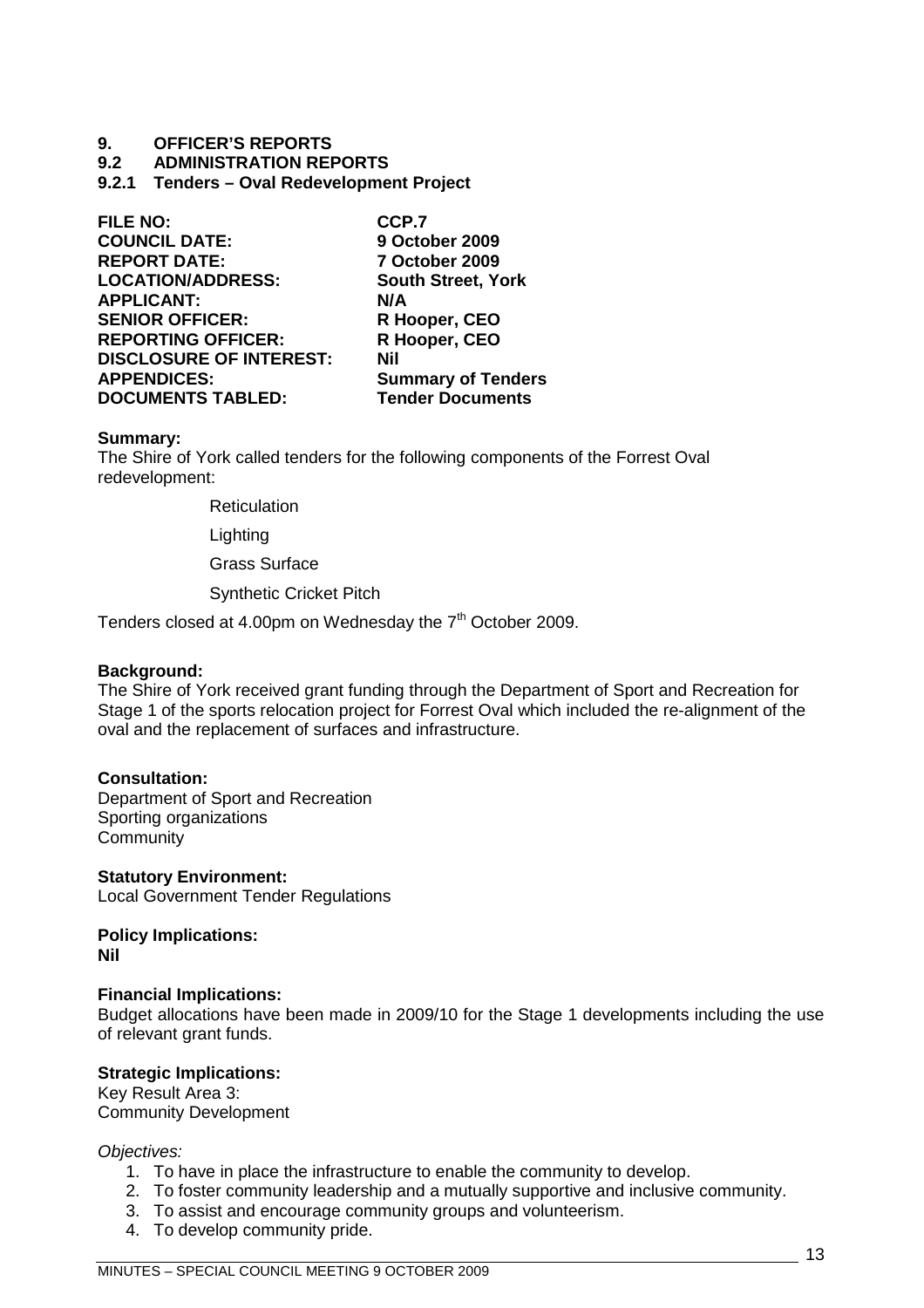5. To celebrate community achievements.

#### **Voting Requirements: Absolute Majority Required: Yes**

**Site Inspection: Site Inspection Undertaken: Yes**

#### **Triple bottom Line Assessment: Economic Implications:**

Long term economic benefits will accrue from upgraded sport and recreation facilities as York will be a place of choice to live and do business.

#### **Social Implications:**

The staged development of co-located sports facilities will have a beneficial impact on our community wellbeing and provide for greater recreation participation and social interaction.

#### **Environmental Implications:**

Environmental compliance will be built into the redevelopment project.

#### **Comment:**

The Shire of York received 27 requests for tender documents culminating in 14 tenders being received in the designated timeframe.

Tenders were offered the option to tender on all or any of the tender components.

### **OFFICER RECOMMENDATION RESOLUTION 011009** *Moved: Cr Lawrance Seconded: Cr Fisher "That Council accepts the following tenders: 1. Oval Lights – Tenderer – Lightbase Pty Ltd. 4 x 30m Musco LSG Poles with 6 Musco LSG Fixtures on each pole. Switching for 50 and 100 Lux. Price \$207,352.00 plus GST 2. Irrigation – Tenderer – Water Dynamics Rain Bird sprinklers and fully compliant with WA Health Dpt water re-use scheme regulations Price \$74,250 plus GST 3. Turf – Tenderer – Carabooda Instant Lawn 24,500m2 of Kikuyu roll on turf @ \$4.90m2. Price \$120,050 plus GST 4. Cricket Pitch – It is recommended that all tenders are rejected and this component of the project be undertaken outside of the tender process." CARRIED (5/0)*

*M Burgess entered the room at 3.11pm*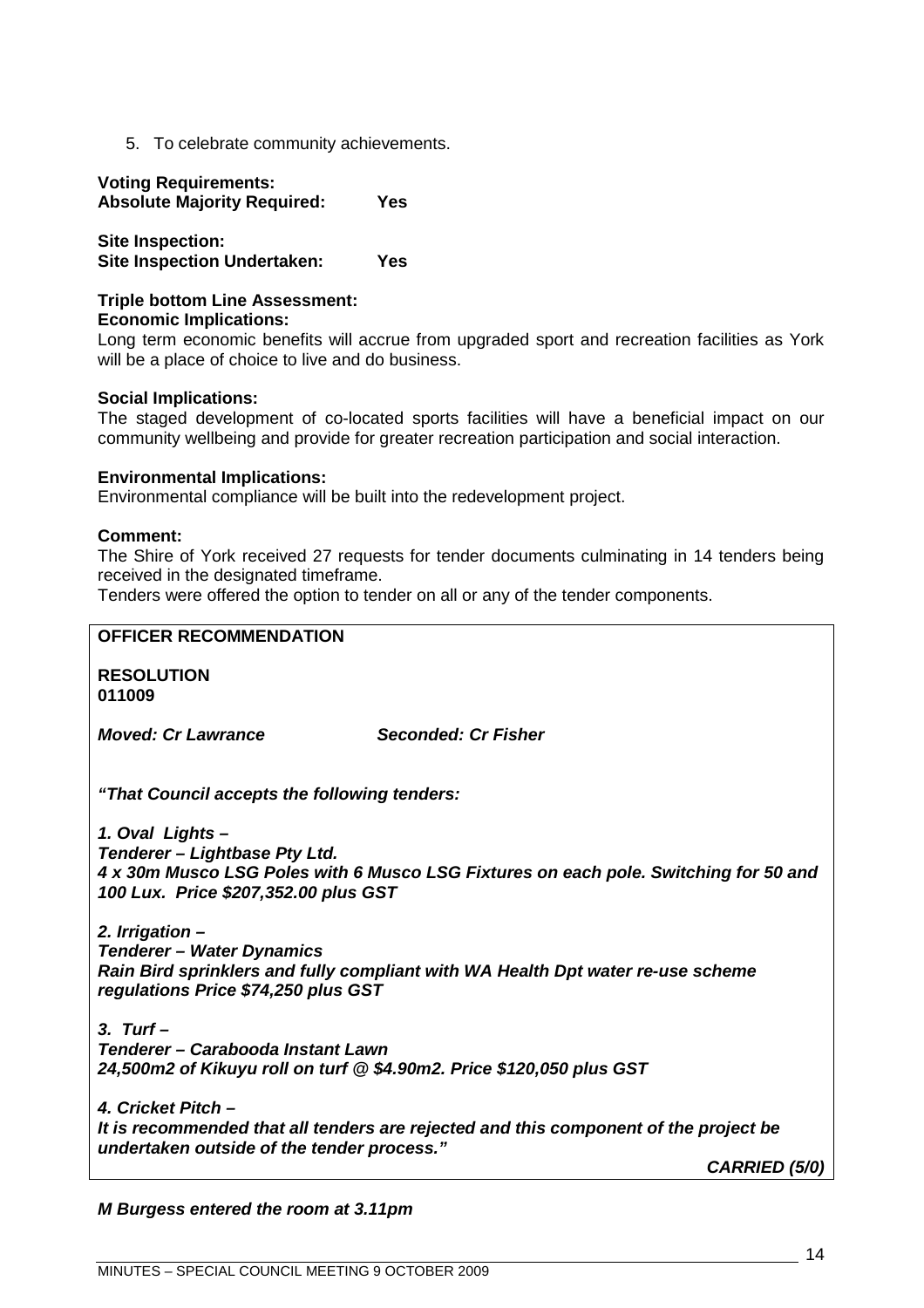**Appendix 1 Item 9.2.1**

### **Tender Register – 01-0910 closing 4.00pm 7th October 2009.**

| $\#$           | <b>Company Name</b>        | <b>Suburb</b>       | Parts A/B/C/D | Price (Exl GST)                  |                                              |
|----------------|----------------------------|---------------------|---------------|----------------------------------|----------------------------------------------|
|                | <b>Environmental Indus</b> | Gosnells            | A/B/C/D       | \$471,979.00                     | <b>ALL</b>                                   |
| $\overline{2}$ | <b>PGC Irrigation</b>      | Wangara             | B             | \$55,625.00                      | Irrigation                                   |
| 3              | <b>Green Planet Grass</b>  | <b>Balcatta</b>     | D             | \$20,502.00                      | <b>Cricket Pitch</b>                         |
| $\overline{4}$ | Carabooda                  | <b>Quinns Rocks</b> | $\mathsf C$   | \$120,050.00                     | Turf                                         |
| 5              | <b>Water Dynamics</b>      | <b>Welsh Pool</b>   | B             | A) \$74,250.00<br>B) \$99,750.00 | Option A & B<br>Irrigation.                  |
| 6              | <b>Total Eden</b>          |                     | B             | \$60,040.00                      | Irrigation                                   |
| $\overline{7}$ | Turfmaster                 | Morley              | C             | \$151,520.00                     | Turf                                         |
| 8              | Verlindens                 | Northam             | A             | \$182,363.00                     | Lights                                       |
| 9              | <b>Elegant Landscapes</b>  | Bassendean          | A/B/D         | \$538,990.90                     | Lights<br>Irrigation<br><b>Cricket Pitch</b> |
| 10             | Landscape Devel            | <b>Sth Perth</b>    | A/B/C/D       | \$479,551.08                     | All                                          |
| 11             | <b>Allwest Turfing</b>     | Beckingham          | $\mathsf{C}$  | 25000m2 @ \$6.20m2               | Turf                                         |
| 12             | <b>Malua Reticulation</b>  | Malaga              | B             | \$78,094.61                      | Irrigation                                   |
| 13             | Lightbase P/L              | Malaga              | A             | \$207,352.00                     | Lights                                       |
| 14             | Lovegrove Turf             | <b>Wattle Grove</b> | C             | \$134,924.00                     | Turf                                         |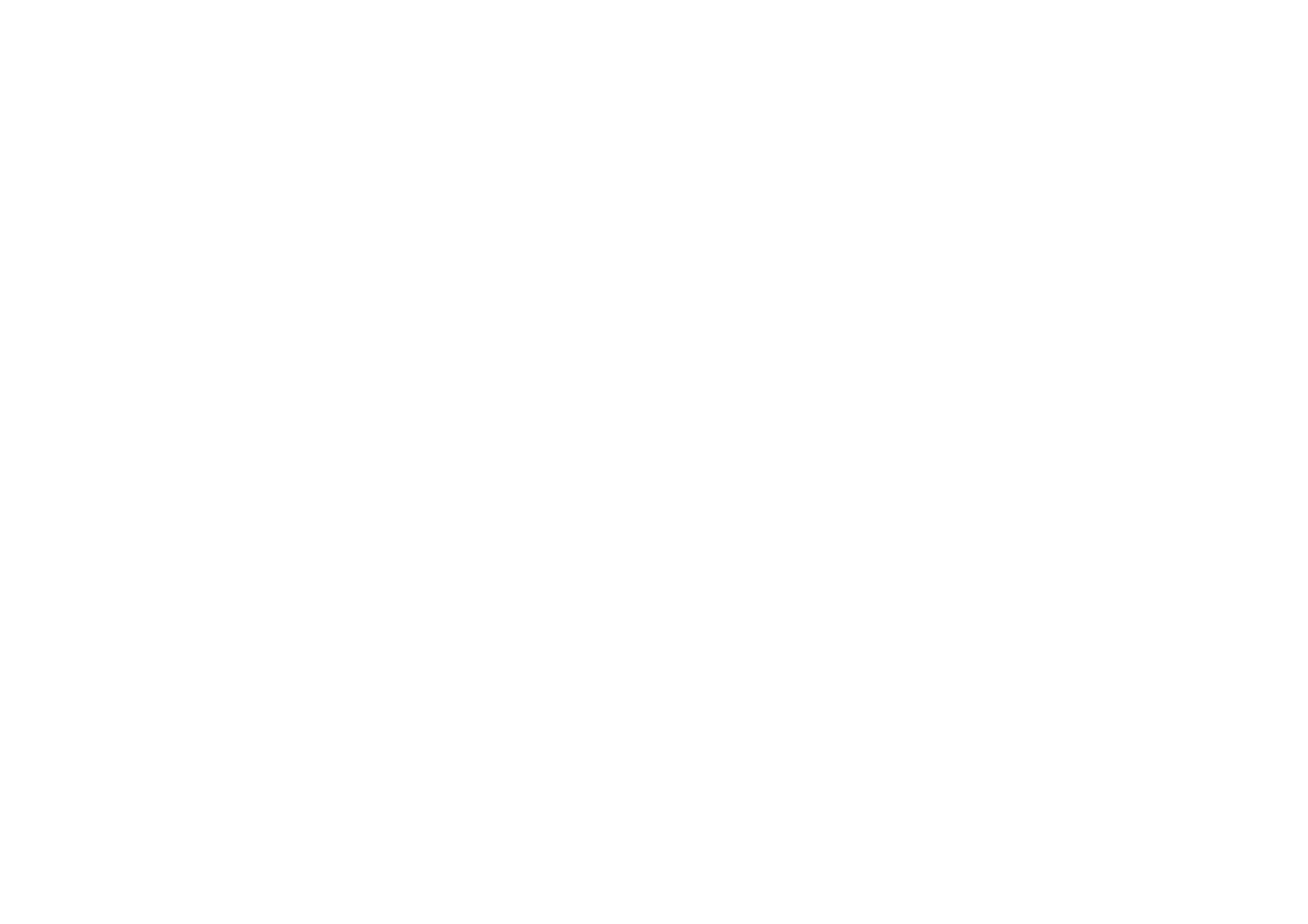# <span id="page-16-0"></span>**9.3 Finance Report**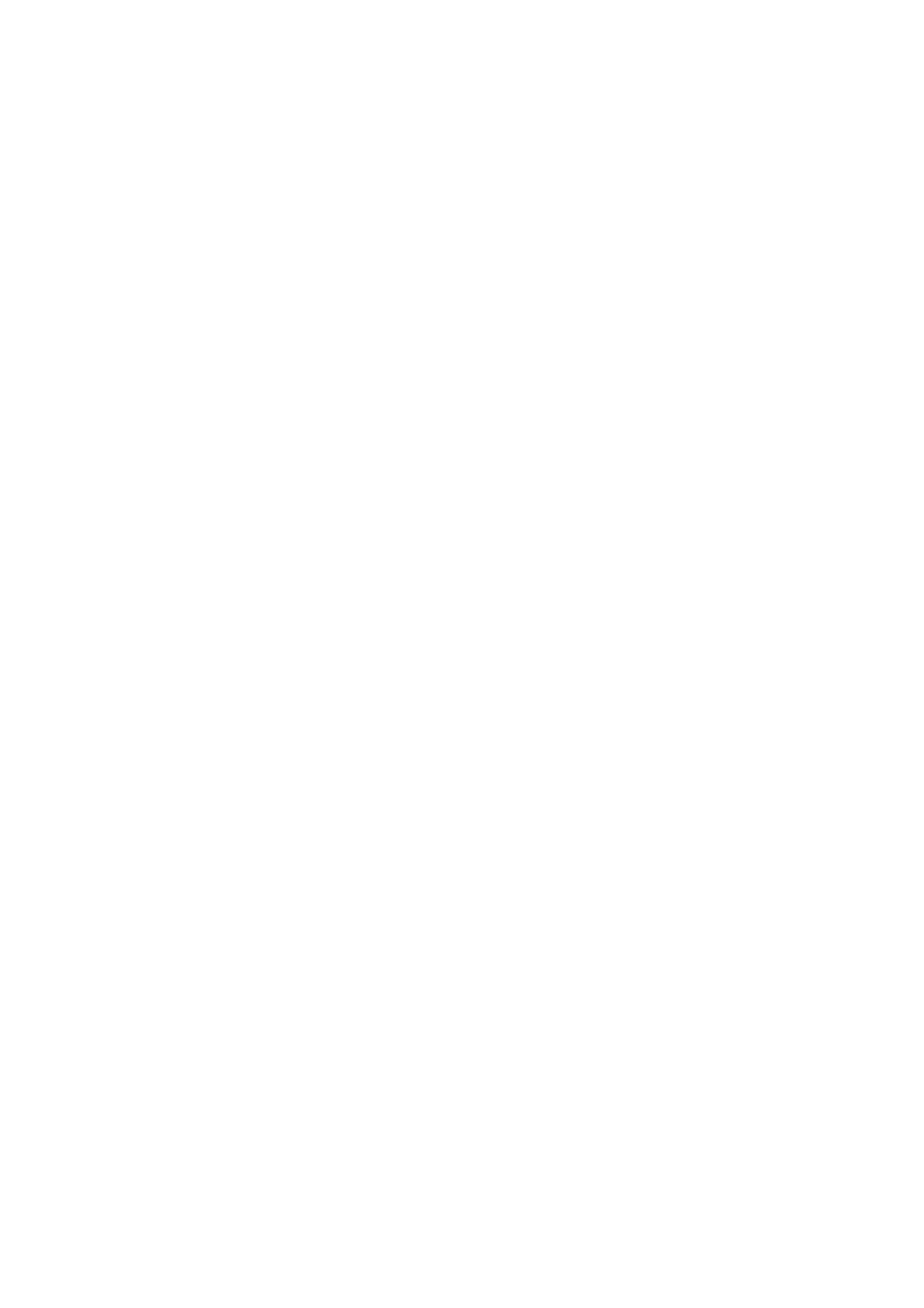### <span id="page-18-0"></span>**9.4 Confidential Reports**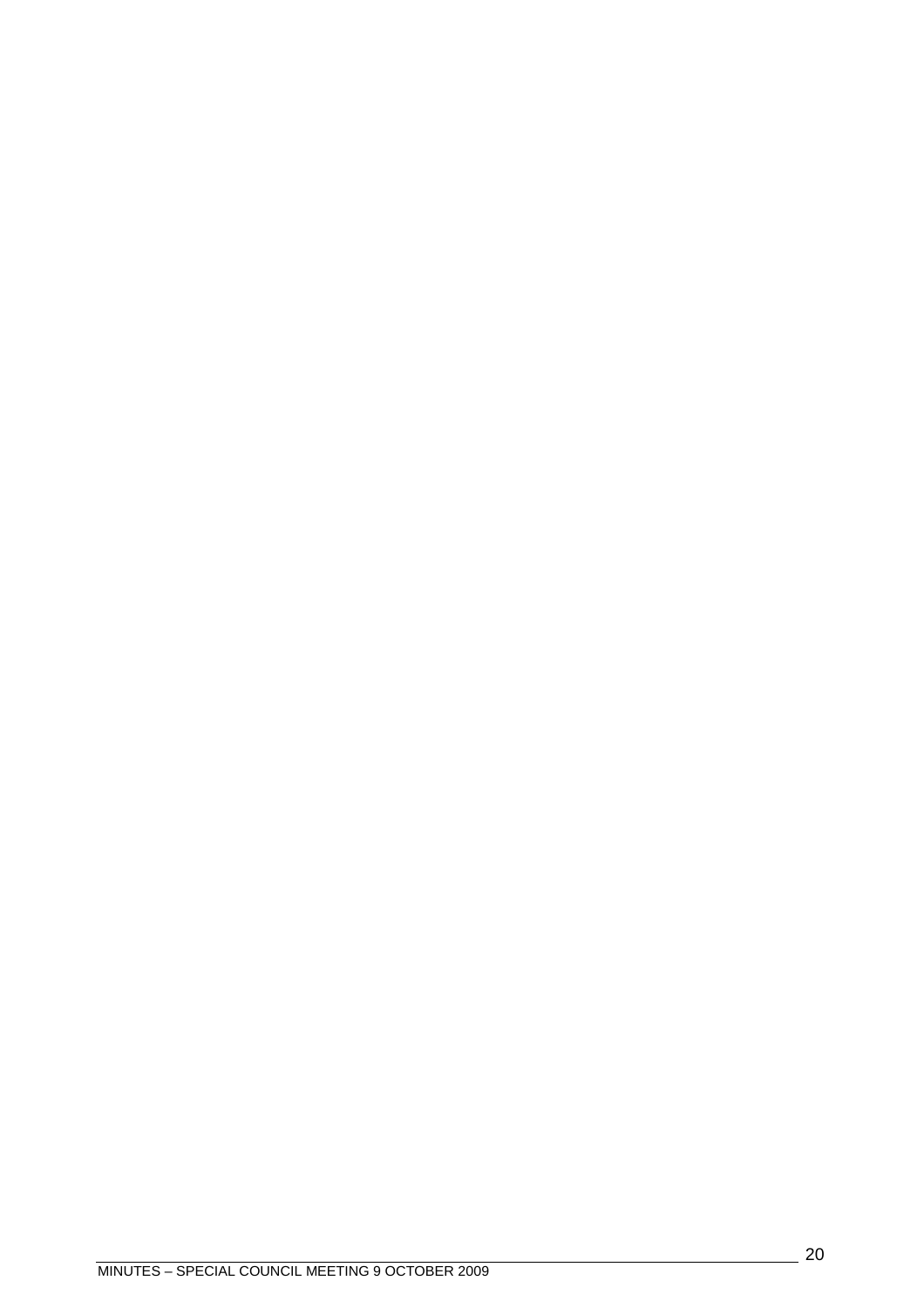### <span id="page-20-0"></span>**9.5 Late Reports**